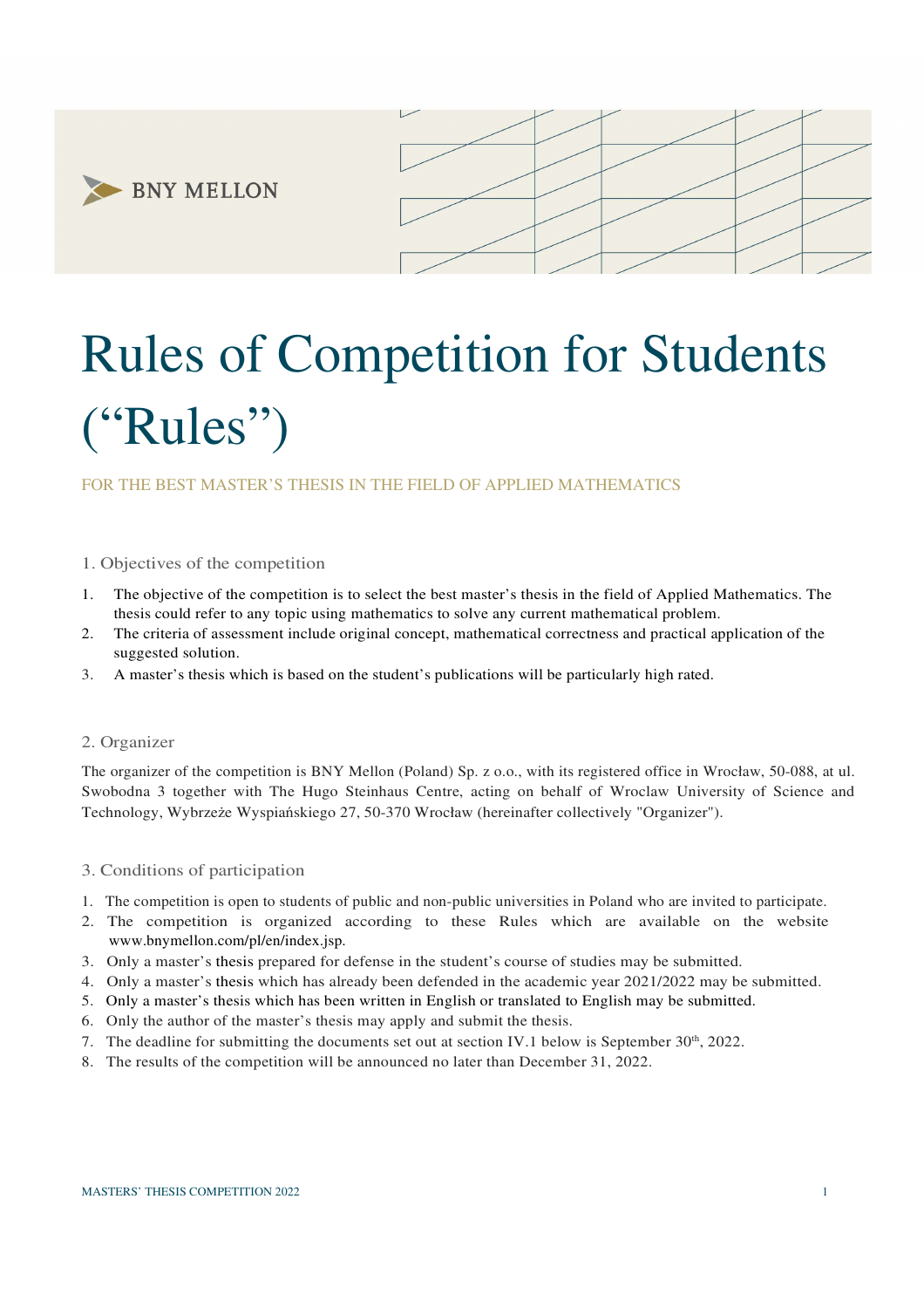- 4. Rules of participation in the competition
- 1. In order to participate in the competition, participants shall send the following 4 documents by  $30<sup>th</sup>$ September 2022 by e-mail to the following e-mail address polandcompetition@bnymellon.com:
	- a. a completed and signed application form (scanned), an original signed copy of the application form will be physically presented by the applicant to the BNY Mellon registered office (above) within 48 hours and not later than 30<sup>th</sup> September 2022;
	- b. the participant's consent for the processing of personal data (scanned), an original signed copy of the consent form will be physically presented by the applicant to the BNY Mellon registered office (above) within 48 hours and not later than 30<sup>th</sup> September 2022;
	- c. evidence of defense of his or her master's thesis or confirmation from the promoter that the thesis was submitted for defense;
	- d. the master 's thesis in electronic PDF format;
- 2. Incomplete applications, applications without all the above 4 documents, or applications received after the deadline will not be considered.

## 5. Judging panel

The Organizers will establish a judging panel consisting of representatives of the Organizers or other experts.

### 6. Evaluation criteria

- 1. Each master thesis will be evaluated by the judging panel for compliance with the topic and content, taking into account such specific factors as: originality, mathematical correctness and usefulness/application value of the suggested solution.
- 2. A master's thesis which is based on the student's publications will be particularly high rated.
- 3. Any master's thesis bearing plagiarism will be disqualified and will not be evaluated by the judging panel.

## 7. Contest stages

- 1. The deadline to apply is 30th September 2022.
- 2. The winner will be selected by the judging panel.
- 3. The results of the competition will be announced on the Organizer's website: www.bnymellon.com/pl/en/index.jsp. The winners of the competition will be notified by e-mail and asked to attend the award ceremony in Wroclaw.
- 4. The Organizer reserves the right to change the dates of deadlines. In this case, the participants will be notified of the changes via email.
- 5. The date of the awards ceremony will be announced on the Organizer's website.
- 6. The Organizer reserves the right to publish the name of and additional information about the winner of the competition as well as the topic of the winning master's thesis, and to include this information in the Organizer's advertising materials and other media published by the Organizer including, without limitation, on the Internet.